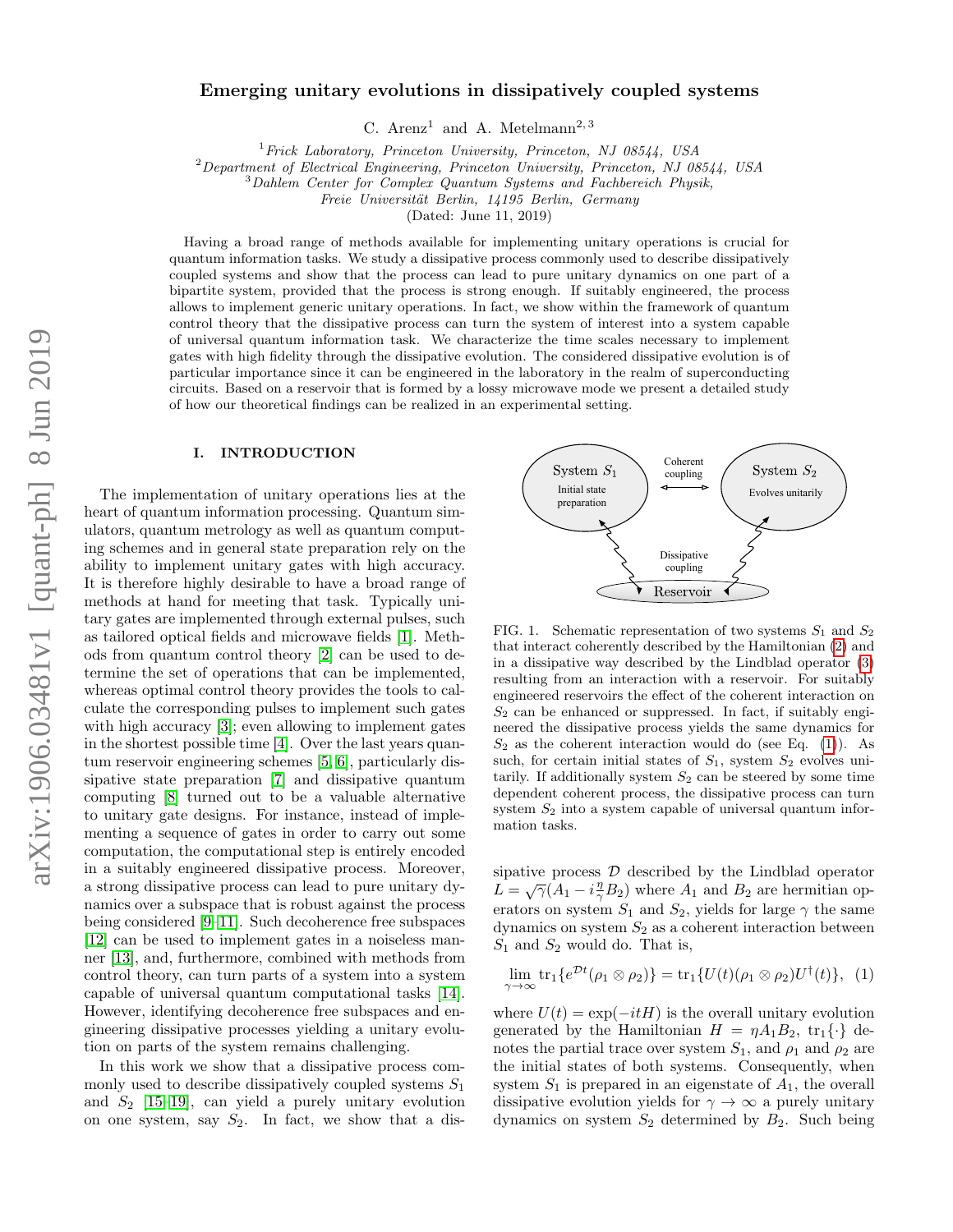the case, as represented in Fig. [1,](#page-0-1) for two systems  $S_1$  and  $S_2$  undergoing an overall purely non-unitary evolution described by  $D$ , system  $S_2$  can evolve entirely unitarily provided the dissipative process is strong enough. For the control properties of  $S_2$  this implies that if system  $S_2$  can be additionally steered by some time dependent fields, system  $S_2$  can become fully controllable, and thus universal for quantum information tasks. We additionally provide criteria that characterize the time scales for implementing unitary gates with high fidelity through the dissipative process.

The presented dissipative evolution is of particular importance since it can be realized in the laboratory using superconducting circuit architectures. Based on a reservoir that is formed by a strongly damped cavity mode, similar to the setting in [\[20–](#page-7-15)[23\]](#page-7-16), we discuss in detail how our theoretical findings can be experimentally realized.

# II. DISSIPATIVELY AND COHERENTLY COUPLED SYSTEMS

In order to study the interplay between coherently and dissipatively coupled systems we considering two finite dimensional systems  $S_1$  and  $S_2$  that interact coherently described by the Hamiltonian

$$
H_{\rm coh} = gA_1B_2,\t\t(2)
$$

with  $A_1 = A \otimes \mathbb{1}_{S_2}$  and  $B_2 = \mathbb{1}_{S_1} \otimes B$  being hermitian operators acting only non-trivially on system  $S_1$  and  $S_2$ , respectively, and g being the interaction strength. The two systems are additionally coupled through a reservoir described by the Lindblad operator

$$
L = \sqrt{\gamma} \left( A_1 - \frac{\eta}{\gamma} e^{i\phi} B_2 \right),\tag{3}
$$

so that the evolution of the total system is given by the Lindblad master equation

$$
\dot{\rho}(t) = -i[H_{\text{coh}}, \rho(t)] + \mathcal{D}[L](\rho(t)),\tag{4}
$$

where  $\rho$  is the state of the total system and  $\mathcal{D}[L](\rho) =$  $L\rho L^{\dagger} - \frac{1}{2}(L^{\dagger}L\rho + \rho L^{\dagger}L)$  with L given by Eq. [\(3\)](#page-1-1) is the Lindbladian describing the dissipative process. Here  $\gamma$ denotes the rate associated with the dissipative process for system  $S_1$ , while for system  $S_2$  the corresponding rate is  $\eta^2/\gamma$  ( $\eta < \gamma$ ), reflecting the asymmetric coupling to the dissipation. At this stage the Lindblad operator is introduced with a general phase  $\phi$ . The master equation then takes the form

$$
\dot{\rho}(t) = -i[H_{\text{coh}}, \rho(t)] + \gamma \mathcal{D}[A_1](\rho(t)) + \frac{\eta^2}{\gamma} \mathcal{D}[B_2](\rho(t)) - \mathcal{K}(\rho(t)) + \eta \cos(\phi) \{A_1 B_2, \rho(t)\}, \tag{5}
$$

with  $\{\cdot,\cdot\}$  being the anti commutator and  $\mathcal{K}(\rho(t)) =$  $\eta e^{i\phi}B_2\rho(t)A_1 + \text{h.c.}$  From Eq. [\(5\)](#page-1-2) we immediately see that for  $\gamma \to \infty$ , to which we refer to as the *strong damp*ing limit, the dissipative term  $\mathcal{D}[B_2]$  on system  $S_2$  vanishes. Moreover, we note that the process  $\mathcal{D}[A_1]$  does not effect system  $S_2$ . As we will see below, in the strong damping limit the term  $K$  can enhance or suppress the coherent interaction depending on the phase  $\phi$  [\[22,](#page-7-17) [23\]](#page-7-16), as well as can give rise to pure unitary dynamics for system  $S_2$ .

The evolution of the state  $\rho_2(t)$  of system  $S_2$  is given by tracing over system  $S_1$ , i.e.,  $\dot{\rho}_2(t) = \text{tr}_1\{\dot{\rho}(t)\}\$ . If we evaluate the partial trace in the eigenbasis  $\{|\phi_j^{(a)}\rangle\}$  of A with corresponding eigenvalues  $\lambda_j^{(a)}$  we find

<span id="page-1-3"></span>
$$
\dot{\rho}_2(t) = -i \sum_j \lambda_j^{(a)} [(g + \eta \sin(\phi))B, \langle \phi_j^{(a)} | \rho(t) | \phi_j^{(a)} \rangle]
$$

$$
+ \frac{\eta^2}{\gamma} \mathcal{D}[B](\rho_2(t)), \tag{6}
$$

from which we see that, depending on  $\phi$  and  $\eta$ , the dissipative interaction can enhance or suppress the effect of the coherent interaction on system  $S_2$ . Analogously, the evolution of the state  $\rho_1(t)$  of system  $S_1$  is governed by

<span id="page-1-4"></span>
$$
\dot{\rho}_1(t) = -i \sum_j \lambda_j^{(b)} [(g - \eta \sin(\phi))A, \langle \phi_j^{(b)} | \rho(t) | \phi_j^{(b)} \rangle] + \gamma D[A](\rho_1(t)),
$$
\n(7)

<span id="page-1-1"></span><span id="page-1-0"></span>where  $\{\ket{\phi_j^{(b)}}\}$  is the eigenbasis of B with corresponding eigenvalues  $\lambda_j^{(b)}$ . Notice the sign difference in the commutator part of Eq.  $(6)$  and Eq.  $(7)$ , which leads to uni-directional coherent dynamics due to the dissipative process D. This matches nicely the recipe introduced in Refs. [\[22,](#page-7-17) [23\]](#page-7-16), where the balancing of a coherent and dissipative process can break the symmetry of reciprocity, rendering an interaction between two systems in a unidirectional fashion. For instance, for  $\phi = \pi/2$  and  $\eta = g$ the commutator part present in the dynamics of system  $S_1$  vanishes, whereas for system  $S_2$  the part coming from the coherent interaction [\(2\)](#page-1-0) between both systems is enhanced due to the dissipative process. In addition, under the directionality conditions  $\phi = \pi/2$  and  $\eta = q$  the full master equation resembles the one obtained from cascaded quantum systems theory [\[24,](#page-7-18) [25\]](#page-7-19), i.e., the remaining (uni-directional) coupling yields

$$
\dot{\rho}(t) \sim i\eta \left\{ [A_1 \rho(t), B_2] + [\rho(t) A_1, B_2] \right\},\tag{8}
$$

affecting only system  $S_2$ . However, an important difference to cascaded quantum systems theory here is, that one does not require a chiral information transfer via a waveguide to realize such a uni-directional interaction.

<span id="page-1-2"></span>We proceed by focusing on the dynamics of system  $S_2$ . One can easily check that in the strong damping limit the solution  $\rho_2(t) = \mathcal{E}_t(\rho_2(0))$  to [\(6\)](#page-1-3) is given by the (bistochastic) completely positive trace preserving (CPTP) map

<span id="page-1-5"></span>
$$
\mathcal{E}_t(\cdot) = \sum_j p_j U_j(t)(\cdot) U_j^{\dagger}(t),\tag{9}
$$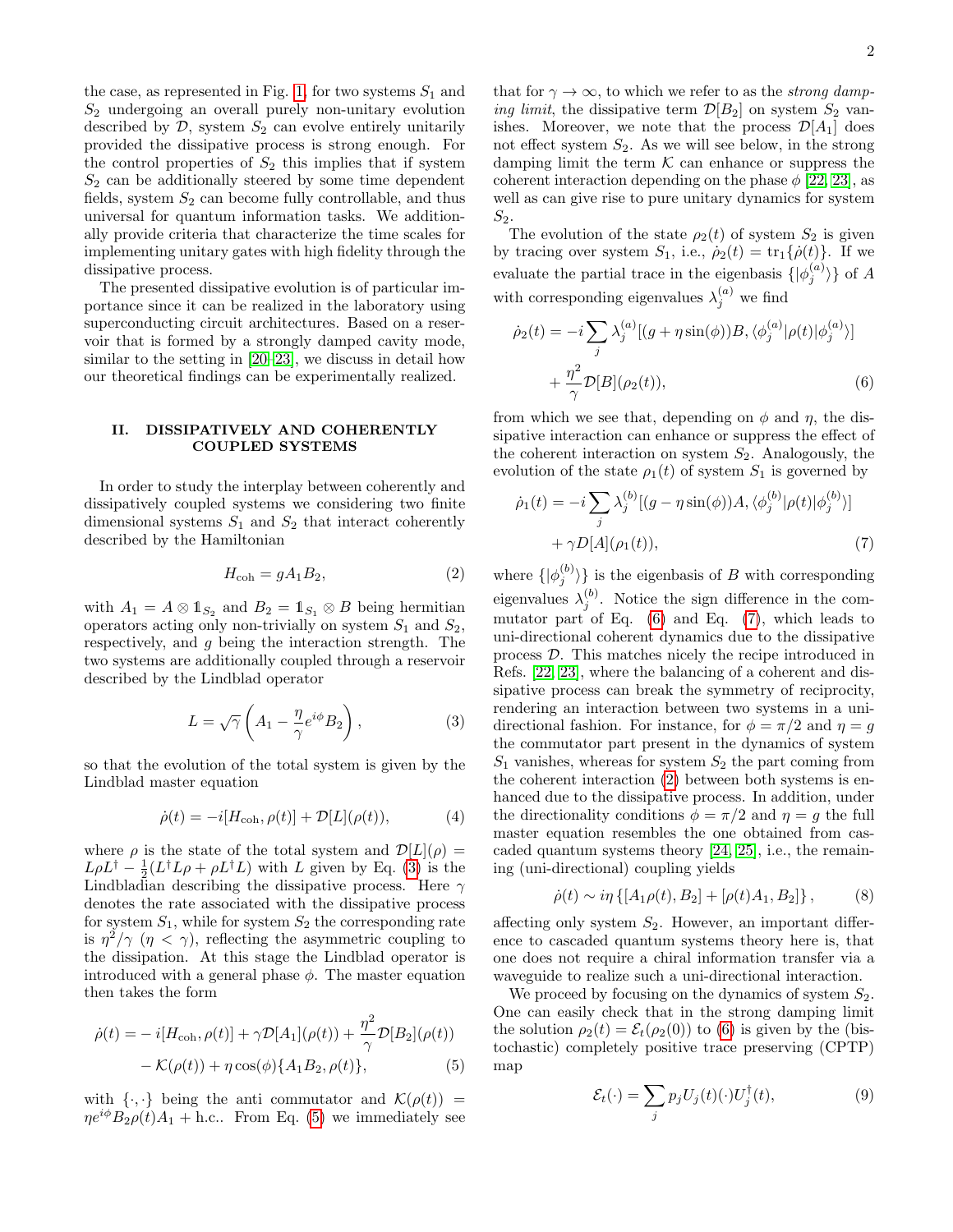where  $p_j = \langle \phi_j^{(a)} | \rho_1(0) | \phi_j^{(a)} \rangle$  with  $\rho_1(0)$  being the initial state of system  $S_1$  and the unitaries are given by  $U_j(t) = \exp(-it\lambda_j^{(a)}(g + \eta \sin(\phi))B)$ . For  $\phi = \pi/2$  we have  $U_j = \exp(-i(\eta + g)\lambda_j^{(a)}B)$  so that the effect of the coherent interaction is enhanced, thereby establishing for  $\eta = g$  the equivalence expressed in [\(1\)](#page-0-0). In the case where  $A = \mathbb{1}_{S_1}$  we can already see from the form of the Lindblad operator [\(3\)](#page-1-1) that  $\mathcal{E}_t(\cdot) = U(t)(\cdot)U^{\dagger}(t)$ with  $U(t) = \exp(-it(g + \eta \sin(\phi))B)$ . For generic hermitian operators A the preparation of system  $S_1$  in an eigenstate of  $A$  yields, up to a modification of  $B$  in  $U$  by the eigenvalue  $\lambda_a$ , the same unitary map. Furthermore, if in addition to  $\mathcal D$  system  $S_2$  is subject to some (possibly time dependent) coherent process  $H_2(t) = \mathbb{1}_{S_1} \otimes H(t)$ , in the strong damping limit the dynamics of the state  $\rho_2(t)$ of system  $S_2$  is governed by the von Neumann equation

$$
\dot{\rho}_2(t) = -i[\lambda_a(g + \eta \sin(\phi))B + H(t), \rho_2(t)].
$$
 (10)

In summary, for a suitable choice of the phase in the dissipative process  $\mathcal{D}$ , the strong damping limit enhances or suppresses the effect of the coherent interaction on one part of the bi partite system. Both, the strong damping limit of the dissipative process given by [\(3\)](#page-1-1) and the coherent process [\(2\)](#page-1-0) independently yield the same CPTP map  $(9)$  for system  $S_2$ . We remark here that the same result can be obtained using a perturbative treatment [\[26\]](#page-7-20). If we treat the  $B_1$  term in L as a perturbation to  $A_1$ , the unperturbed  $\mathcal{D}[A_1]$  effectively yields a (projected) evolution over the decoherence free subspaces of  $\mathcal{D}[A_1]$ . As shown in [\[26\]](#page-7-20), if we prepare the system in decoherence free subspace, the evolution over this subspace can be purely unitary.

In order to investigate the dynamics in more detail, we henceforth focus on the dissipative dynamics given by  $\mathcal{D}[L]$  only, where we chose  $\phi = \pi/2$  such that

$$
L = \sqrt{\gamma} \left( A_1 - i \frac{\eta}{\gamma} B_2 \right). \tag{11}
$$

We proceed with discussing a few implications of the previous observations. First of all we trivially see that a generic coherent evolution can be created on system  $S_2$ through the dissipative process  $D$ . For instance, in the case where system  $S_2$  is given by two non interacting spins, choosing  $B = \sigma_z \otimes \sigma_z$  induces in the strong damping limit a coherent Ising type interaction. Clearly, the challenge remains to engineer dissipative processes of the form  $D$  containing two body or many body interaction terms. Before we address this potential issue by providing a concrete experimental realization based on an engineered reservoir, we want to discuss in the context of quantum control theory how  $\mathcal D$  can turn the system  $S_2$ into a system capable of universal quantum information tasks.

### A. Universal control

<span id="page-2-1"></span>In general the aim of quantum control theory is to steer a quantum system towards a desired target by using a set of suitably tailored classical control fields  ${f_k(t)}$ . The total Hamiltonian describing the system reads  $H(t) = H_0 + H_c(t)$  where the control typically enters in a bilinear way through  $H_c = \sum_{k=1}^n \tilde{f}_k(t) H_k$ . We refer to  $H_0$  as the *drift Hamiltonian* and to  $\{H_1, \dots, H_n\}$ as the set of control Hamiltonians. The system is said to be fully controllable if every unitary transformation  $U_q \in SU(d)$  (for traceless Hamiltonians) with  $SU(d)$  being the group of unitary  $d \times d$  matrices with determinant one can be implemented through shaping the control fields  $f_k(t)$ . It is known that every unitary operation in the closure of the dynamical Lie group  $e^{\mathfrak{L}}$ can be implemented with arbitrarily high precision, with  $\mathfrak{L} = \text{Lie}(iH_0, iH_1, \cdots, iH_n)$  being the real Lie algebra formed by real linear combinations of the drift and the control Hamiltonians and of their iterated commutators [\[2\]](#page-7-1). If  $\mathfrak{L} = \mathfrak{su}(d)$ , where  $\mathfrak{su}(d)$  is the special unitary algebra, the system is said to be fully controllable. That is, every unitary can be implemented up to a global phase arbitrarily well. We remark here that operator controllability implies pure state controllability, i.e., every pure state can be prepared given that the system was initially prepared in a pure state. The dimension of the dynamical Lie algebra  $\dim(\mathfrak{L})$  characterizes how *complex* the driven evolution can be [\[27\]](#page-7-21), and for a fully controllable system of dimension d we have  $\dim(\mathfrak{L}) = d^2 - 1$ . In [\[14\]](#page-7-12) it has been shown that a strong dissipative process exhibiting a decoherence free subspace can substantially change the dimension of the dynamical Lie algebra, even turning the system into a fully controllable ones. However, this effect critically relies on the ability to arbitrarily control two body interactions, and, moreover, the increase in  $\dim(\mathfrak{L})$  is limited by the dimension of the decoherence free subspace being considered.

<span id="page-2-0"></span>In contrast, the strong dissipative process that is determined by the Lindblad operator [\(11\)](#page-2-0) offers a generic procedure for turning a quantum system through dissipation into a fully controllable ones and increasing the dimension of the dynamical Lie algebra arbitrarily. Suppose system  $S_2$  is in addition to the overall acting  $\mathcal D$  subject to some time varying controls, i.e., the time dependent Hamiltonian in [\(10\)](#page-2-1) is given by  $H(t) = \sum_{k=1}^{n} f_k(t) H_k$ . Then, in the strong damping limit  $(\gamma \to \infty)$  the unitary operations that can be implemented on system  $S_2$  are determined by the dynamical Lie algebra

$$
\mathfrak{L}_{S_2} = \text{Lie}(iB, iH_1, \cdots, iH_n). \tag{12}
$$

In the strong damping limit the hermitian operator B given through the Lindblad operator  $L$  takes the role of the drift Hamiltonian  $H_0$ . Thus the dynamical Lie algebra for system  $S_2$  can be substantially different in the presence of the strong dissipative process  $\mathcal{D}$ . For instance, in the case of a single control Hamiltonian  $H_1$  on system  $S_2$  the dynamical Lie algebra is just one dimen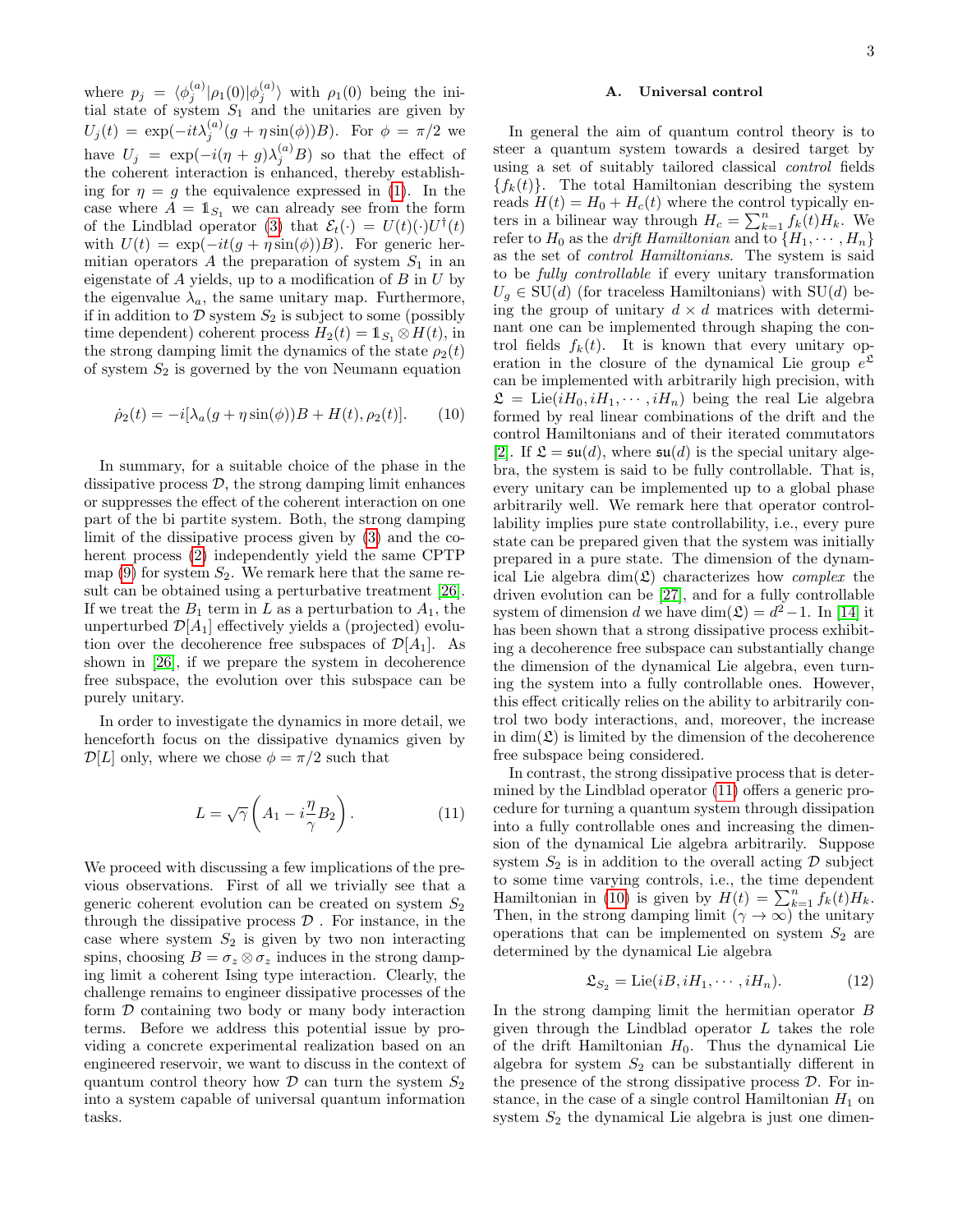sional if dissipation is absent. Now, if  $L$  can be engineered in such a way that B generates together with  $H_1$ the full algebra, i.e.,  $\mathfrak{L}_{S_2} = \mathfrak{su}(d)$  such that the dynamical Lie algebra has increased from 1 to  $\dim(\mathfrak{L}_{S_2}) = d^2 - 1$ , system  $S_2$  is turned into a fully controllable system only due to the dissipative process. There are several examples of pairs of Hamiltonians generating the full algebra, for example [\[28,](#page-7-22) [29\]](#page-7-23), and, moreover it can be shown that almost all pairs (but a set of measure zero) do the job [\[30\]](#page-7-24). Thus, system  $S_2$  becomes for almost all choices of  $B$  and  $H_1$  fully controllable.

#### B. Timescales

So far we have studied the time evolution of system  $S_2$  in the strong damping limit, i.e. for  $\gamma \to \infty$ . Now we want to investigate the effect of a finite  $\gamma$  on the fidelity for preparing a state. We consider the fidelity error  $\epsilon = 1 - F$  where  $F = \langle \psi_G | \rho_2(t) | \psi_G \rangle$  is the fidelity for preparing a pure state  $|\psi_G\rangle$  and  $\rho_2(t)$  is the state at time t of system  $S_2$ . We assume here that system  $S_2$ was initially prepared in a pure state  $|\phi(0)\rangle$  such that  $|\psi_G\rangle = U|\psi(0)\rangle$  is prepared at time t on system  $S_2$  in the strong damping limit.

We begin with the case for which no additional coherent term on system  $S_2$  is present so that the time evolution of system  $S_2$  is entirely determined by the Lindblad operator [\(11\)](#page-2-0). Since all processes contained in  $D$  mutually commute with each other and assuming that the process K with  $\phi = \pi/2$  prepares the state  $|\psi_G\rangle$  at time t, the time evolution of system  $S_2$ is given by  $\rho_2(t) = \exp(\frac{\eta^2}{\gamma})$  $\frac{\partial \mathcal{L}}{\gamma} \mathcal{D}[B_2]t)(|\psi_G\rangle\langle\psi_G|)$ . Expanding  $|\psi_G\rangle = \sum_k c_k |n\rangle$  in the eigenbasis  $\{|\phi_n^{(b)}\rangle\}$  of B with corresponding eigenvalues  $\{\lambda_n^{(b)}\}$  the fidelity error then reads  $\epsilon = 1 - \sum_{n,m} |c_n|^2 |c_m|^2 \exp(-\frac{t\eta^2}{2\gamma} (\lambda_n^{(b)} - \lambda_m^{(b)})^2).$ We can conclude that we need

$$
\frac{\gamma}{\eta^2} \gg \frac{t}{2} \max_{n \neq m} (\lambda_n^{(b)} - \lambda_m^{(b)})^2,
$$
\n(13)

in order to prepare the state  $|\psi_G\rangle$  at time t with high fidelity through the dissipative process.

We proceed with the case in which system  $S_2$  is additionally subject to some possibly time dependent coherent process described by  $H_2(t) = 1 \, S_1 \otimes H(t)$  where  $H(t)$ could for instance be of the form  $\tilde{H}(t) = \sum_{k=1}^{n} f_k(t) \tilde{H_k}$ . We saw in the previous paragraph that in this case in the strong damping limit every unitary operation  $U_g = e^{\Theta}$ with  $\Theta \in \mathfrak{L}_{S_2}$  can be implemented on system  $S_2$ . Here we now want to study the fidelity error for finite  $\gamma$  for preparing the corresponding state  $|\psi_G\rangle = U_g |\psi(0)\rangle$  at time t. Because the relevant process do not necessarily commute anymore, and moreover the total generator is now time dependent, an exact expression for  $\epsilon$  as before is not trackable anymore. However, with details found in

Appendix [A](#page-7-25) we can upper bound the fidelity error by

<span id="page-3-0"></span>
$$
\epsilon \le \frac{t\eta^2}{2\gamma} (\|B\|_{\infty}^2 + \|B^2\|_{\infty}),\tag{14}
$$

where  $\|\cdot\|_{\infty}$  is the standard operator norm.

Having discussed the theoretical properties of the dissipative process  $\mathcal{D}$ , we now turn to presenting an experimental realization of D.

# III. EXPERIMENTAL REALIZATION

In general, dissipation is trivially modeled by coupling the system of interest to a Markovian bath. Information is then simply lost into this bath forever and the bath does not mediate any inner correlations in the system. In contrast, engineered dissipation is a controlled form of dissipation, here the system of interest is coupled to a damped auxiliary system which mediates a manipulable dissipative process. Engineering a non-local dissipative process of the form  $\mathcal{D}[L](\rho)$  between system  $S_1$  and  $S_2$ , with the jumpoperator  $L$  being a combination of hermitian operators of  $S_1$  and  $S_2$ , e.g. Eq. [\(3\)](#page-1-1), requires both systems to be coupled to a strongly damped auxiliary system in a coherent and controllable manner. The easiest form of such an auxiliary system is a damped mode a. Then the required coherent system-bath dynamics are described by a Hamiltonian of the form

$$
H_{\rm SB} = \lambda_1 X_{\varphi_1} A_1 + \lambda_2 X_{\varphi_2} B_2, \tag{15}
$$

with  $X_{\varphi_n} = \left[ a e^{-i\varphi_n} + a^{\dagger} e^{i\varphi_n} \right]$  being the quadrature operators of the a-mode. These quadratures  $X_{\varphi_n}$  do not have to be orthogonal, but crucial is their relative phase  $\varphi_1-\varphi_2$ , which determines the phase in the resulting nonlocal jumpoperator  $L$ . To have  $H_{\text{SB}}$  generate the dissipative process  $\mathcal{D}[L](\rho)$ , we couple mode a to a Markovian bath with rate  $\gamma_a$ . In the case of strong damping, i.e., for  $\gamma_a \to \infty$ , the auxiliary mode can be adiabatically eliminated [\[31,](#page-7-26) [32\]](#page-7-27) and one is left with the dissipative process described by the Lindblad operator

$$
L = \frac{2\lambda_1}{\sqrt{\gamma_a}} \left[ A_1 + \frac{\lambda_2}{\lambda_1} e^{-i(\varphi_1 - \varphi_2)} B_2 \right].
$$
 (16)

Thus, an asymmetry in the coherent couplings  $\lambda_1$  and  $\lambda_2$  translates directly to an asymmetry in the dissipative process between system  $S_1$  and  $S_2$ . And, as mentioned above, the relative phase of the quadratures allows for a finite phase in the non-local dissipator. Note that here  $H_{\rm SB}$  has to be a resonant interaction, i.e., if the auxiliary mode is detuned, one generates an effective coherent coupling  $H_{\text{eff}} \sim A_1 B_2$  between system  $S_1$  and  $S_2$  too.

In the following section we present a concrete example of how to realize a non-local dissipative process between a three-spin system.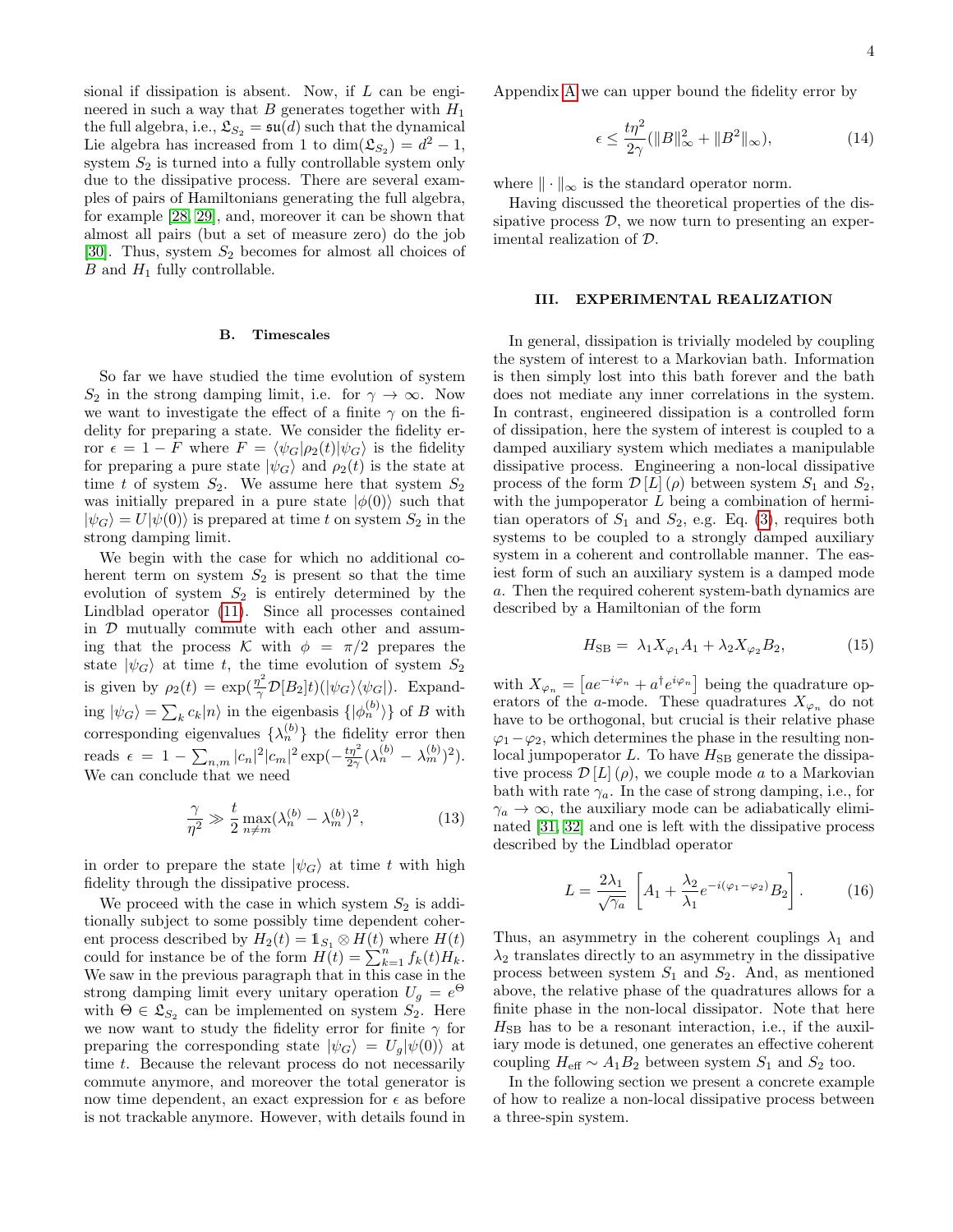

<span id="page-4-0"></span>FIG. 2. Three-qubit coupling via a Josephson ring modulator. The resulting interaction between the qubits can be either of the dissipative form (i)  $\mathcal{D}[L]$  with  $L = \sigma_1 + \sigma_2 \sigma_3$  or of the coherent form (ii)  $H_{\text{coh}} = \sigma_1 \sigma_2 \sigma_3$ . The nature of the interaction is determined by the external drives (see text for details).

# A. A superconducting circuit implementation

Over the last decade, the realm of superconducting circuitry [\[33](#page-7-28)[–35\]](#page-7-29) has experienced tremendous growth due to advances in nanofabrication technologies, which in turn have led to an impressive progress in the development of quantum technologies. Despite being macroscopic elements, i.e., on the length-scale of hundreds of nanometers, superconducting circuits behave quantum mechanically, as they can be designed to be well isolated from the environment. For a recent review please see Ref. [\[35\]](#page-7-29).

The basic toolbox of superconducting circuits utilized for quantum simulation and quantum computation consists of linear and non-linear resonators, where the latter can be operated as artificial few-level atoms or qubits. Superconducting qubits are formed via the two lowest energy states of a nonlinear Kerr resonator. The nonlinearity of the resonator is crucial here for the design of the qubits, as it is accompanied with discrete energy levels which are not equally spaced (in contrast to a linear oscillator). The nonlinear Kerr resonator can be realized by combining a linear LC-resonator circuit with a nonlinear and dissipation-less inductance: the Josephson junction. Once placed into a low temperature environment these nonlinear Kerr resonators enter the quantum regime and can be treated as artificial two-level systems aka qubits. Mixing between multiple qubits can be accomplished via tunable couplers [\[36](#page-7-30)[–39\]](#page-7-31), and the read-out, manipulation, and control of the qubits can be realized via the coupling to the discrete electromagnetic modes of quantum cavities or to the continuum of modes in a waveguide.

In this section we are going to discuss a concrete example on how to engineer a non-local dissipative process in a three-qubit system based on a superconducting circuit architecture. We like to stress that this is just one of many possible realizations and we choose the present setup because it nicely illustrates that one circuit can provide the same type of coherent and dissipative nonlinear process, with the difference that engineering the coherent interaction requires processes that are of higher order than the processes leading to dissipative interactions.

The multi-qubit system we like to consider is formed by three nonlinear Kerr resonators, e.g., a transmission line intersected with a Josephson junction, which are operated in the low excitation and low dissipation regime. For a strong enough Kerr nonlinearity each resonator can be considered as an effective two level system, which we describe by the Pauli spin operators  $\sigma_n$ , where  $n = 1, 2, 3$ labels each two level system. To realize a dissipative coupling between the qubits we aim for the situation that all three nonlinear resonators are coupled to the same dissipative reservoir, i.e., an auxiliary mode which is strongly damped via the coupling to a Markovian bath with rate  $\gamma_a$ . We focus on realizing a non-local jumpoperator L of the form given in Eq. [\(3\)](#page-1-1) with  $A_1 = \sigma_1$  and  $B_2 = \sigma_2 \sigma_3$ . As discussed above, such a nonlinear dissipative process is realized via the system-bath Hamiltonian

<span id="page-4-1"></span>
$$
H_{\rm SB} = \frac{\sqrt{\gamma \gamma_a}}{2} \left[ X_{\varphi_1} \sigma_1 + \frac{\eta}{\gamma} X_{\varphi_2} \sigma_2 \sigma_3 \right],\tag{17}
$$

with  $\varphi_2-\varphi_1=\pi+\phi$ , and  $\phi, \eta, \gamma$  as introduced in Eq. [\(3\)](#page-1-1). We leave the spin-component, i.e.,  $\sigma_n \to \sigma_n^{x,y,z}$ , unspecified for now. To realize the interaction in  $H_{\rm SB}$  we use a Josephson ring modulator (JRM)[\[39\]](#page-7-31), which consists of four identical Josephson junctions embedded in a ring geometry. This device provides three-wave mixing between its three spacial mode amplitudes  $\phi_{x,y,z}$  and was originally developed for quantum-limited amplification of weak signals [\[40\]](#page-7-32). The whole circuit is sketched in Fig. [2](#page-4-0) and can be modeled via the Hamiltonian

$$
H = H_0 + \sum_{m=x,y,z} \sum_{n=1}^{3} g_{nm} \left[ d_m \sigma_n^+ + d_m^{\dagger} \sigma_n^- \right] + V_{\text{JRM}},
$$
\n(18)

where  $H_0$  contains the free energy of the two-level systems and the JRM modes  $\phi_m = \phi_{0,m}(d_m + d_m^{\dagger})$  where  $\phi_{0,m}$  denotes the standard deviation of the zero-point flux fluctuation for the JRM mode  $\phi_m$ . The second term describes excitation exchange between the qubits and the JRM modes with interaction strength  $g_{nm}$ , which depend on the design of the coupling capacitors  $C_m$ , cf. Fig. [2.](#page-4-0) VJRM denotes the mixing potential

$$
V_{\text{JRM}} = -E_J \sum_{\pm} \left[ \cos \frac{\phi_x + \phi_y}{2\phi_0} \cos \frac{2(2 \pm 1)\phi_{\text{ext}} \pm \phi_z}{2\phi_0} \right]
$$
(19)

for the spacial mode amplitudes  $\phi_{x,y,z}$  realized via the JRM and the latter potential is tunable via the external flux  $\phi_{\text{ext}}$ .  $E_J$  denotes the Josephson energy, which is assumed to be identical for all four junctions, and  $\phi_0 = \hbar/2e$  corresponds to the reduced flux quantum. We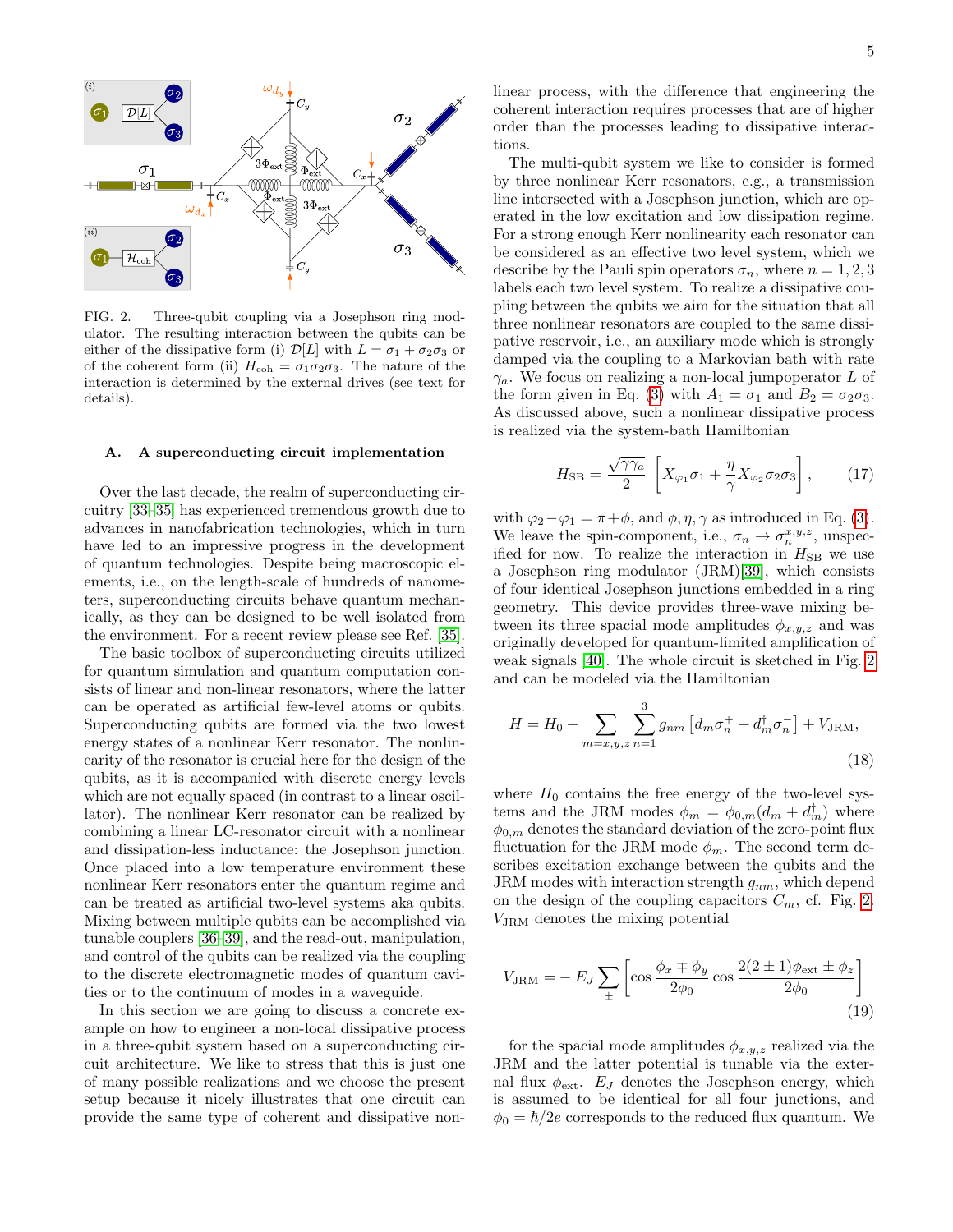choose a design where the JRM loop is shunted with linear inductors as depicted in Fig. [2.](#page-4-0) For simplicity we neglect the frequency shifts associated with the potential energies of the inductors. The resulting inner loops of the JRM are asymmetrical biased, i.e., with an external flux  $\phi_{\rm ext}(3\phi_{\rm ext})$  for the small (big) loops. Such kind of setup was proposed earlier to realize tunable multi-body interactions employed to protect quantum information in cat-code approaches [\[41\]](#page-7-33) and for quantum annealing protocols [\[42\]](#page-7-34).

For our purpose we set  $\phi_{ext} = \pi/4\phi_0$  and assume that the x-mode and y-mode are externally driven by multiple pump tones. This external driving ensures that the otherwise far off resonant nonlinear processes are enforced. For now we do not further specify the involved driving frequencies, but make the classical approximation  $\phi_x \phi_y \to 4 \phi_{0,x} \phi_{0,y} \alpha_x \alpha_y \mathcal{M}(t)$ , where  $|\alpha_n|^2$  denotes the average photon number in the  $n$ -mode induced by the external drives, and the time-dependent modulation is given by

$$
\mathcal{M}(t) = \prod_{n=x,y} \sum_{m} \cos(\omega_{n,m}^d t + \phi_{n,m}), \tag{20}
$$

with m drives on each mode with frequencies  $\omega_{n,m}^d$ ; crucially, these drives are associated with the phases  $\phi_{n,m}$ .

Expanding the JRM mixing potential yields

$$
V_{\text{JRM}} \approx \frac{E_J \alpha_x' \alpha_y'}{2\sqrt{2}} \mathcal{M}(t) \left[ \frac{\phi_z}{\phi_0} - \frac{\phi_z^2}{4\phi_0^2} - \frac{\phi_z^3}{24\phi_0^3} \right], \quad (21)
$$

with  $\alpha'_n = \alpha_n \phi_{0,n} / \phi_0$ . In what follows, the z-mode is going to be our auxiliary mode and the choice of the drive frequencies will determine which interactions are resonant in the three-spin system. The frequencies of the circuit should be engineered such that all three qubits are dispersively coupled to the z-mode. In this regime we can perform the Schrieffer-Wolff transformation

$$
H' = e^{-S} H e^{S}, \ S = \sum_{n=1}^{3} \lambda_{nz} \left[ d_{z}^{\dagger} \sigma_{n}^{-} - d_{z} \sigma_{n}^{+} \right], \qquad (22)
$$

where  $\lambda_{nz} = g_{nz}/\Delta_{nz}$  and  $\Delta_{nz}$  denotes the detuning of qubit  $n$  with respect to the z-mode. In the dispersive limit  $\lambda_{nz}$  is small and we only keep terms up to second order in  $\lambda_{nz}$ . In addition, we apply a rotating wave approximation to eliminate fast rotating terms. The remaining effective interaction yields

$$
H_{\text{eff}} = -\Lambda \mathcal{M}(t) \left( d_z + d_z^{\dagger} \right) \left[ \lambda_{1z} \sigma_1^x + \beta \sigma_2^x \sigma_3^x \right], \quad (23)
$$

with the coefficients

$$
\Lambda = \frac{E_J \alpha'_x \alpha'_y}{\sqrt{2}} \frac{\phi_{z,0}^2}{4\phi_0^2}, \quad \beta = \lambda_{2z} \lambda_{3z} \frac{\phi_{z,0}}{2\phi_0}.
$$
 (24)

The effective interaction Hamiltonian  $H_{\text{eff}}$  is close to the desired form, cf. Eq. [17,](#page-4-1) but it is still time-dependent through the modulation  $\mathcal{M}(t)$ .

This time-dependence can be omitted by moving into the right rotating frame and choosing the appropriate driving frequencies. First we move into in interaction frame with respect to the modified free Hamiltonian  $H'_0$ , i.e., the free energy part of the Hamiltonian after the Schrieffer-Wolff transformation has been performed. This unitary operation gives us for the spin-operators  $\sigma_n^x \to \sigma_n^+ e^{+i\Omega_n t} + \sigma_n^- e^{-i\Omega_n t}$  and the z-mode operator  $d_z \to d_z e^{-i\omega_z t}$ , where  $\Omega_n(\omega_z)$  is the (shifted) frequency of qubit  $n$  (z-mode). Inserting these expressions into the interaction Eq. [23,](#page-5-0) we can identify the required driving frequencies, e.g., the processes  $d_z \sigma_n^{\pm}$  oscillate in this frame with  $(\omega_z \pm \Omega_n)$ , thus choosing the external modulation at these frequencies renders these processes resonant. Overall, we find six modulation frequencies to obtain the desired operators  $A_1$  and  $B_2$ :

<span id="page-5-4"></span>
$$
\omega_{1,\pm} = \omega_z \pm \Omega_1 \qquad \Rightarrow \qquad A_1 = \sigma_1^x,
$$
  
\n
$$
\omega_{2,\pm} = \omega_z \pm (\Omega_2 + \Omega_3) \}
$$
  
\n
$$
\omega_{3,\pm} = \omega_z \pm (\Omega_2 - \Omega_3)
$$
  
\n
$$
\Rightarrow \qquad B_2 = \sigma_2^x \sigma_3^x. \tag{25}
$$

<span id="page-5-3"></span><span id="page-5-1"></span>Luckily, the six frequencies  $\omega_{n,\pm}$  are asymmetric and anti-symmetric combinations of four basic tones, thus an appropriately chosen four-tone driving of the modes  $x$ and  $y$  is sufficient to produce these six tones, cf. Eq. [20](#page-5-1) with  $\omega_{n,m}^d$  as the external drive frequencies. To obtain the required modulation frequencies  $\omega_{m,\pm}$ ,  $(m = 1, 2, 3)$ it is sufficient to drive the x-mode with one tone at  $\omega_{x,1}^d = \omega_z$  and the y-mode at three different frequencies:  $\omega_{y,m}^d = \Omega_1, \Omega_2 \pm \Omega_3$ . Setting these frequencies into Eq. [20](#page-5-1) and applying basic trigonometric product rules results in the modulation  $\mathcal{M}(t) = \mathcal{M}_+(t) + \mathcal{M}_-(t)$  with

$$
\mathcal{M}_{\pm}(t) = \frac{1}{2} \sum_{m=1}^{3} \cos[(\omega_z \pm \omega_{y,m}^d)t + \phi_{m,\pm}],
$$
 (26)

and with the definition  $\phi_{m,\pm} = \phi_{y,m} \pm \phi_{x,1}$ . Combining this modulation with the interaction given in Eq. [23,](#page-5-0) performing a rotating wave approximation, and setting  $\phi_{1,+} = \phi_{1,-} \equiv \phi_1$  and  $\phi_{2,\pm} = \phi_{3,\pm} \equiv \phi_2$ , leaves us with the resonant (time-independent) terms:

<span id="page-5-2"></span>
$$
H_{\text{eff}} \approx -\frac{\Lambda}{4} \left( \lambda_{1z} X_{\phi_1} \hat{\sigma}_1^x + \beta X_{\phi_2} \hat{\sigma}_2^x \hat{\sigma}_3^x \right) \equiv H'_{\text{SB}}, \quad (27)
$$

<span id="page-5-0"></span>which is of the desired form for the system-bath interaction, cf. Eq. [17.](#page-4-1) In a last step we assume that the z-mode is strongly damped with rate  $\gamma_z$ , so we can adiabatically eliminate it. With the mapping  $\Lambda \lambda_{1z} = 2\sqrt{\gamma \gamma_z}$ ,  $\eta/\gamma = \beta/\lambda_{1z}$  and  $\phi_2 - \phi_1 = \pi + \phi$ , we obtain L of the form given in Eq. [\(3\)](#page-1-1).

### B. Reciprocal and nonreciprocal coherent dynamics

The circuit design presented in the last subsection provides the dissipative process for system  $S_1$  and  $S_2$  described by the jump-operator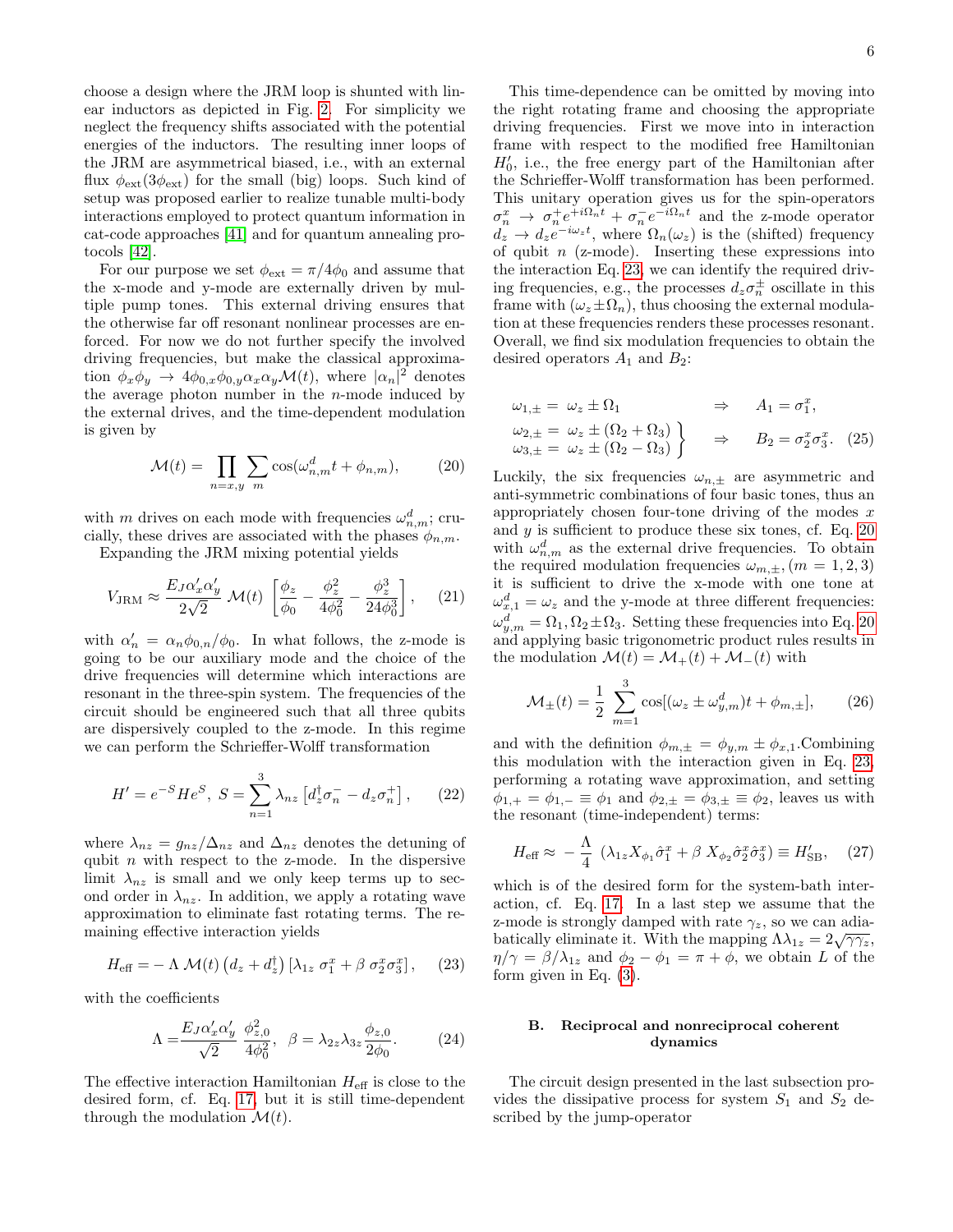$$
L = \frac{\Lambda \lambda_{1z}}{2\sqrt{\gamma_z}} \left( \sigma_1^x + \frac{\beta}{\lambda_{1z}} e^{-i(\phi_1 - \phi_2)} \sigma_2^x \sigma_3^x \right), \tag{28}
$$

resulting in the effective decay rate  $\gamma = \Lambda^2 \lambda_{1z}^2 / (4\gamma_z)$ , which can be adjusted by varying the pump-amplitudes.

As discussed in Sec. II, in the strong damping limit one can create effective coherent dynamics for system  $S_2$ . Crucially, we have to make a distinction here in terms of what we consider strong damping. One the one side we have the dissipation of the z-mode associated with the rate  $\gamma_z$ . The latter has to be large to obtain L out of  $H'_{\text{SB}}$  given in Eq. [\(27\)](#page-5-2). On the other side, to realize coherent dynamics in  $S_2$  the *engineered* dissipation has to be strong, i.e., we have to realize  $\eta^2/\gamma \to 0$ , cf. Eq. [\(6\)](#page-1-3). For the discussed experimental example we can extract the condition for the strong damping limit as

$$
\frac{\eta^2}{\gamma} \Rightarrow \left[ \gamma \frac{\lambda_{2z}^2 \lambda_{3z}^2}{\lambda_{1z}^2} \frac{\phi_{z,0}^2}{4\phi_0^2} \right] \to 0, \tag{29}
$$

thus, one achieves this limit for the qubits in system  $S_2$ in the deep dispersive regime where  $\lambda_{2z}^2 \lambda_{3z}^2 \ll \lambda_{1z}^2$ , as well as small effective decay rate  $\gamma$ . The latter scales inversely with the decay rate of the z-mode, i.e.,  $\gamma \sim 1/\gamma_z$ , thus the condition is in good agreement with the requirement of a strongly damped z-mode. However, we see here that the strong damping limit for this experimental realization is rather a strong dispersive limit, where the hierarchy  $\lambda_{2z}^2 \lambda_{3z}^2 \ll \lambda_{1z}^2$  is the crucial ingredient.

The strong damping limit results in coherent dynamics of system  $S_2$  as would have been obtained from  $H_{\text{coh}} = gA_1B_2$ . As mentioned in Sec. II, having both processes, the dissipative and the coherent one, enables us to render the system directional. The introduced circuit architecture allows as well the realization of a coherent interaction of the form given in Eq. [\(2\)](#page-1-0). In the dispersive regime we obtain the process

$$
H'_{\text{coh}} = -\lambda \mathcal{M}(t) \hat{\sigma}_1^x \hat{\sigma}_2^x \hat{\sigma}_3^x, \quad \lambda = \Lambda \lambda_{1z} \beta, \qquad (30)
$$

which originates from the cubic term in the  $V_{\text{JRM}}$  potential given in Eq. [\(21\)](#page-5-3). This coherent interaction is a third order process in the dispersive limit, i.e., it scales with  $\lambda_{1z}\lambda_{2z}\lambda_{3z}$ , in contrast to this, for the (equivalent) dissipative process the second order of the dispersive limit was sufficient. Note, considering the cubic term in the potential would in principle require to perform the Schrieffer-Wolff transformation up to the third order as well, an additional step we have omitted here.

For now we just want to briefly illustrate how the introduced circuit architecture can realize  $H'_{\text{coh}}$ . The required drive frequencies are obtained by making the substitution  $\omega_z \rightarrow \Omega_1$  in Eq. [\(25\)](#page-5-4). Thus, we can still work with the same basic tones and just add another drive to the <span id="page-6-0"></span>x-mode at  $\omega_{x,2}^d = \Omega_1$ . The total modulation becomes  $\mathcal{M}_{\text{tot}}(t) = \mathcal{M}(t) + \mathcal{M}_{+}^{\text{coh}}(t) + \mathcal{M}_{-}^{\text{coh}}(t)$  with

$$
\mathcal{M}_{\pm}^{\text{coh}}(t) = \frac{1}{2} \sum_{m=1}^{3} \cos[(\Omega_1 \pm \omega_{y,m}^d)t + \theta_{m,\pm}], \quad (31)
$$

and the phases  $\theta_{m,\pm} = \phi_{y,m} \pm \phi_{y,1}$ . Note, the modulation  $\mathcal{M}_{\text{tot}}(t)$  results as well in a unused tone at  $2\Omega_1$ , which should not drive any additional process if the involved resonances are designed appropriately. For  $\theta_{m,\pm} = \pi$  we obtain the coherent interaction  $H'_{\text{coh}} = \lambda/4 \hat{\sigma}_1^x \hat{\sigma}_2^x \hat{\sigma}_3^x$ .

Combining now this coherent process  $H'_{\text{coh}}$ , and the dissipative process  $\mathcal{D}[L](\rho)$  with the jumpoperator L given in Eq. [\(28\)](#page-6-0) and  $\phi_2 - \phi_1 = \pi + \phi$ , the interaction between system  $S_1$  and  $S_2$  becomes fully nonreciprocal under the conditions [\[22,](#page-7-17) [23\]](#page-7-16):

$$
\phi = \pm \frac{\pi}{2}, \qquad \Lambda = \gamma_z, \tag{32}
$$

where the sign of the phase determines whether system  $S_1$  or  $S_2$  is affected by the dynamics of the respective other system. For example for  $\phi = \pi/2$  system  $S_2$ performs enhanced coherent dynamics while system  $S_1$ is not affected, cf. Eq.  $(6)$  and Eq.  $(7)$ .

# IV. CONCLUSION

We have analyzed two systems  $S_1$  and  $S_2$  that interact in coherent and a dissipative way mediated though a reservoir. We showed that the dissipative process can enhance or suppress the effect of the coherent interaction on system  $S_2$ . In fact, if suitably engineered, the dissipative process has the same effect on  $S_2$  as the coherent interaction. Consequently, for certain initial states of system  $S_1$ , system  $S_2$  evolves unitarily. We have shown that if system  $S_2$  can be additionally be steered by some time dependent fields, the dissipative process can turn system  $S_2$  into a fully controllable system which is capable of universal quantum information task, i.e., every unitary gate can be implemented on  $S_2$ . Furthermore, based on superconducting circuits, we have presented a scheme to engineer a reservoir that yields the desired dissipative process, as well as the "equivalent" coherent interaction. It is interesting to note that engineering coherent couplings requires processes that are of higher order than the processes leading to dissipative couplings. Given the equivalence of both processes for the dynamics of system  $S<sub>2</sub>$ , this suggest that engineering the desired dissipation may be more applicable to coherently control one part of a system.

Acknowledgements. – The authors wish to thank Victor Albert for useful discussions. AM acknowledges funding by the Deutsche Forschungsgemeinschaft through the Emmy Noether program (Grant No. ME 4863/1-1) and the project CRC 910.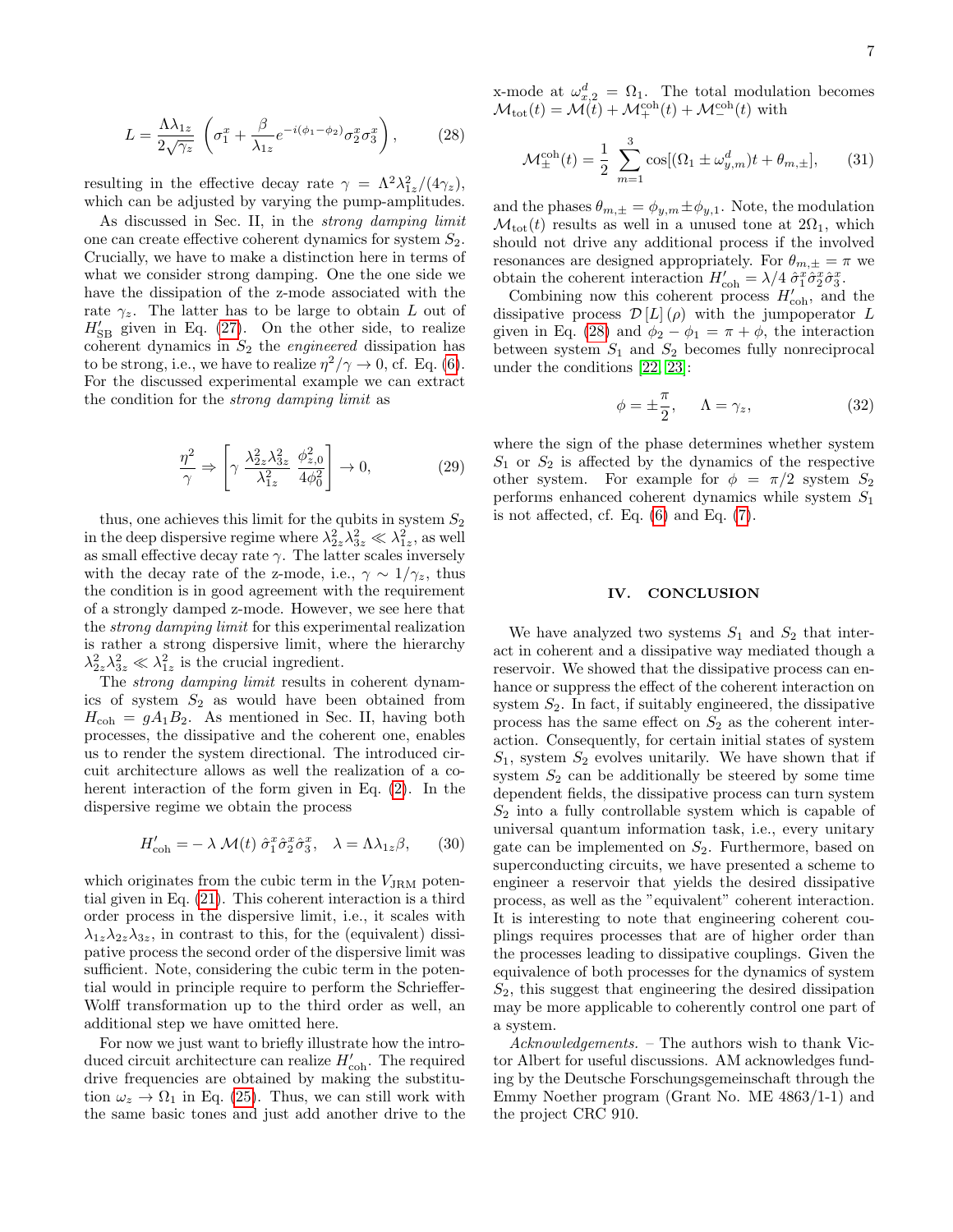- <span id="page-7-0"></span>[1] M. A. Nielsen and I.L. Chuang, Quantum Computation and Quantum Information, Cambridge University Press (2010).
- <span id="page-7-1"></span>[2] D. D'Allesandro, Introduction to Quantum Control and Dynamics, Chapman & Hall, New York (2008).
- <span id="page-7-2"></span>[3] S. J. Glaser, U. Boscain, T. Calarco, C. P. Koch, W. Köckenberger, R. Kosloss, I. Kuprov, B. Luy, S. Schirmer. T. H. Herbrüggen, D. Sugny, and F. K. Wilhelm, Eur. Phys. J. D 69, 1-24 (2015).
- <span id="page-7-3"></span>[4] T. Caneva, M. Murphy, T. Calarco, R. Fazio, S. Monangero, V. Giovanetti and G. E. Santoro, Phys. Rev. Lett. 103, 240501 (240501).
- <span id="page-7-4"></span>[5] J. F. Poyatos, J. I. Cirac, and P. Zoller, Phys. Rev. Lett. 77, 4728 (1996).
- <span id="page-7-5"></span>[6] J. T. Barreiro, M. Müller, P. Schindler, D. Nigg, T. Monz, M. Chwalla, M. Hennrich, C. F. Roos, P. Zoller, and R. Blatt, Nature (London) 470, 486 (2011).
- <span id="page-7-6"></span>[7] S. Diehl, A. Micheli, A. Kantian, B. Kraus, H. P. Büchler, and P. Zoller, Nat. Phys. 4, 878 (2008).
- <span id="page-7-7"></span>[8] F. Verstraete, M. M. Wolf, and J. I. Cirac, Nat. Phys. 5, 633 (2009).
- <span id="page-7-8"></span>[9] P. Zanardi and L. Campos Venuti, Phys. Rev. Lett. 113, 240406 (2014).
- [10] P. Zanardi and L. Campos Venuti, Phys. Rev. A 91, 052324 (2015).
- <span id="page-7-9"></span>[11] V. V. Albert, B. Bradlyn, M. Fraas, and L. Jiang, Phys. Rev. X 6, 041031 (2016).
- <span id="page-7-10"></span>[12] D. A. Lidar and T. A. Brun, Quantum Error Correction (Cambridge University Press, Cambridge, 2013).
- <span id="page-7-11"></span>[13] A. Beige, D. Braun, B. Tregenna, and P. L. Knight, Phys. Rev. Lett. 85, 1762 (2000).
- <span id="page-7-12"></span>[14] C. Arenz, D. Burgarth, P. Facchi, V. Giovannetti, H. Nakazato, S. Pacazio and K. Yuasa, Phys. Rev. A 93, 062308 (2016).
- <span id="page-7-13"></span>[15] H. Krauter, C. A. Muschik, K. Jensen, W. Wasilewski, J. M. Petersen, J. I. Cirac, and E. S. Polzik, Phys. Rev. Lett. **107**, 080503 (2011).
- [16] Y.-D. Wang and A. A. Clerk, Phys. Rev. Lett. 110, 253601 (2013).
- [17] A. Metelmann and A.A. Clerk, Phys. Rev. Lett. 112, 133904 (2014).
- [18] M.E. Kimchi-Schwartz, L. Martin, E. Flurin, C. Aron, M. Kulkarni, H.E. Tureci, and I. Siddiqi, Phys. Rev. Lett. 116, 240503 (2016).
- <span id="page-7-14"></span>[19] Y. Liu, S. Shankar, N. Ofek, M. Hatridge, A. Narla, K.M. Sliwa, L. Frunzio, R.J. Schoelkopf, and M.H. Devoret, Phys. Rev. X 6, 011022 (2016).
- <span id="page-7-15"></span>[20] B. Vermersch, P. O. Guimond, H. Picher, and P. Zoller, Phys. Rev. Lett. 118, 133601 (2017).
- [21] Z. L. Xiang, M. Zhang, L. Jiang, and P. Rabl, Phys. Rev. X 7, 011035 (2017).
- <span id="page-7-17"></span>[22] A. Metelmann and A. A. Clerk, Phys. Rev. X 6, 021025 (2015).
- <span id="page-7-16"></span>[23] A. Metelmann and A. A. Clerk, Phys, Rev A 95, 013837 (2017).
- <span id="page-7-18"></span>[24] C. W. Gardiner and P. Zoller, *Quantum Noise* (Springer, Berlin, 2004).
- <span id="page-7-19"></span>[25] H. J. Carmichael, Phys. Rev. Lett. **70**, 2273 (1993).
- <span id="page-7-20"></span>[26] V. V. Albert, B. Bradlyn, M. Fraas, and L. Jiang, Phys. Rev. X 6, 041031 (2016).
- <span id="page-7-21"></span>[27] D. K. Burgarth, P. Facchi, V. Giovannetti, H. Nakazato, S. Pascazio, and K. Yuasa, Nat. Commun. 5, 5173 (2014).
- <span id="page-7-22"></span>[28] C. Arenz, G. Gualdi and D. Burgarth, New. J. Phys. 16, 065023 (2014).
- <span id="page-7-23"></span>[29] S. G. Schirmer, I. C. Pullen and P. J. Pemberton-Ross, Phys. Rev. A 78, 062339 (2008).
- <span id="page-7-24"></span>[30] C. Altafini, J. Math. Phys. **43**, 2051 (2002).
- <span id="page-7-26"></span>[31] H. J. Carmichael, Statistical Methods in Quantum Optics 2: Non-Classical Fields, ( Springer-Verlag, Berlin, 2008).
- <span id="page-7-27"></span>[32] B.D. Hauer, A. Metelmann, J.P. Davis, Phys, Rev A 98, 043804 (2018).
- <span id="page-7-28"></span>[33] A. Blais, R.-S. Huang, A. Wallraff, S. M. Girvin, and R. J. Schoelkopf, Phys. Rev. A 69, 062320 (2004),
- [34] M.H. Devoret and R.J. Schoelkopf, Science 339, 1169 (2013).
- <span id="page-7-29"></span>[35] X. Gu, A. F. Kockum, A. Miranowicz, Y.-X. Liu, and F.Nori, Phys. Rep. 718 - 719, 1 (2017).
- <span id="page-7-30"></span>[36] P. Roushan, C. Neill, A. Megrant, Y. Chen, R. Babbush, R. Barends, B. Campbell, Z. Chen, B. Chiaro, A. Dunsworth, et al., Nat Phys 13, 146 (2017).
- [37] Y. Chen, C. Neill, P. Roushan, N. Leung, M. Fang, R. Barends, J. Kelly, B. Campbell, Z. Chen, B. Chiaro, et al., Phys. Rev. Lett. 113, 220502 (2014).
- [38] F. Lecocq, L. Ranzani, G. A. Peterson, K. Cicak, R. W.Simmonds, J. D. Teufel, and J. Aumentado, Phys. Rev. Appl. 7, 024028 (2017)
- <span id="page-7-31"></span>[39] N. Bergeal, R. Vijay, V. E. Manucharyan, I. Siddiqi, R. J. Schoelkopf, S. M. Girvin and M. H. Devoret, Nat. Phys. 6, 296 (2010).
- <span id="page-7-32"></span>[40] N. Bergeal, F. Schackert, M. Metcalfe, R. Vijay, V. E. Manucharyan, L. Frunzio, D. E. Prober, R. J. Schoelkopf, S. M. Girvin and M. H. Devoret, Nature 465, 64 (2010).
- <span id="page-7-33"></span>[41] M. Mirrahimi, Z. Leghtas, V. V. Albert, S. Touzard, R. J. Schoelkopf, L. Jiang and M. H. Devoret, New J. Phys. 16, 045014 (2014).
- <span id="page-7-34"></span>[42] S. Puri, C. K. Andersen, A. L. Grimsmo and A. Blais, Nat Comm 8, 15785 (2017).

# <span id="page-7-25"></span>Appendix A: Derivation of the upper bound for the fidelity error

Here we derive the upper bound [\(14\)](#page-3-0) for the fidelity error  $\epsilon$  in the time dependent case described by the master equation

$$
\dot{\rho}(t) = \mathcal{D}[L](\rho(t)) - i[H_2(t), \rho(t)],\tag{A1}
$$

where the Lindblad operator L is given by [\(3\)](#page-1-1) and  $H_2(t) = \mathbb{1}_{S_1} \otimes H(t)$  is a coherent time dependent process only acting non-trivially on system  $S_2$ , assume that no coherent interaction between  $S_1$  and  $S_2$  is present. We set the phase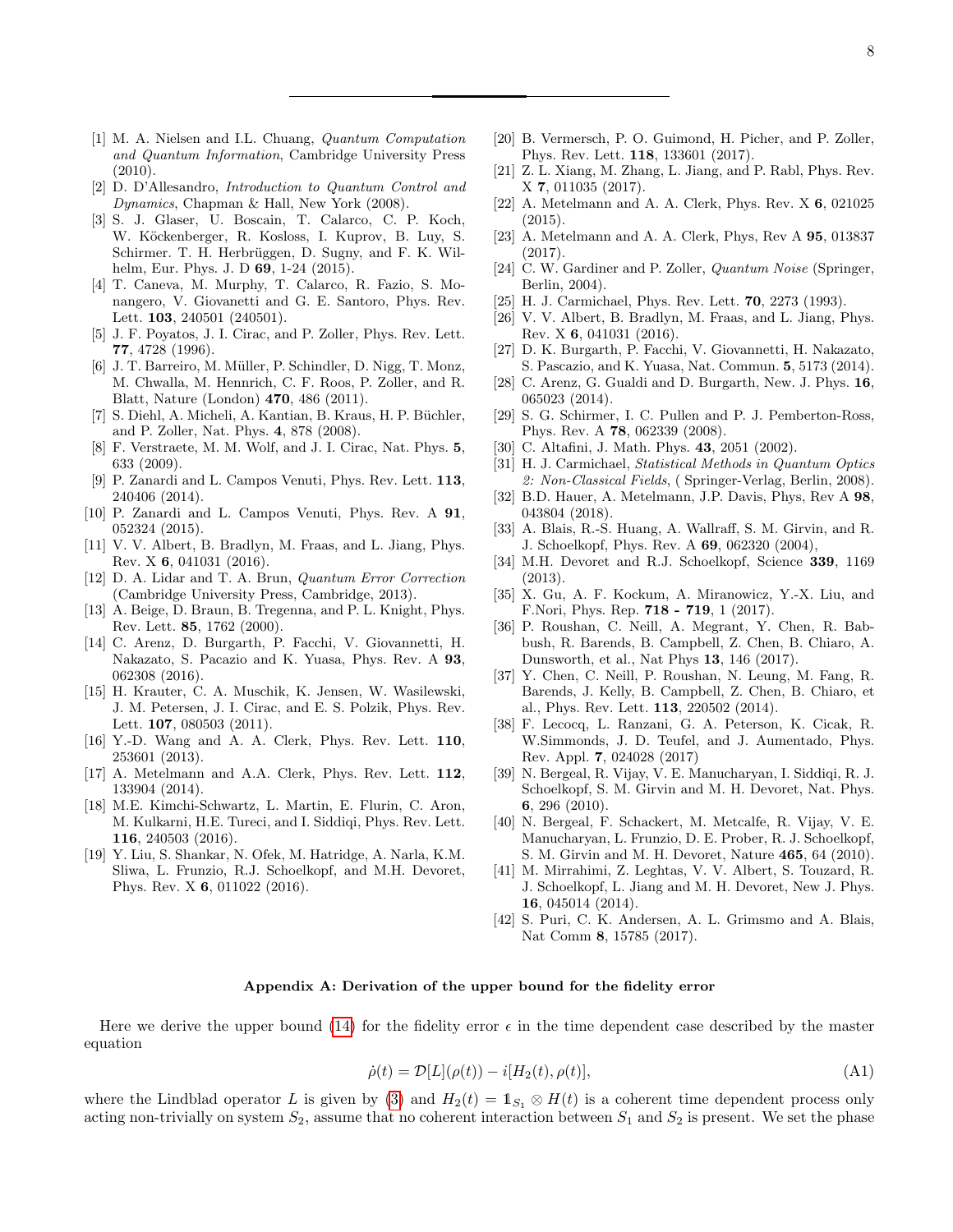in [\(3\)](#page-1-1) to  $\phi = \pi/2$  and we include the constant  $\eta$  in the operator B acting on  $S_2$ . We work in the frame rotating with  $H(t)$ . That is, we introduce the rotated state  $\tilde{\rho} = V^{\dagger}(t)\rho V(t)$  with  $V(t) = \mathcal{T} \exp(-i\int_0^t H(t')dt')$  so that the master equation in the rotated frame reads

$$
\dot{\tilde{\rho}}(t) = \mathcal{D}[L(t)](\tilde{\rho}(t)),\tag{A2}
$$

where  $L(t) = \sqrt{\gamma} (A_1 - i \gamma^{-1} B_2(t))$  with  $B_2(t) = V^{\dagger}(t) B_2 V(t)$  so that

$$
\dot{\tilde{\rho}}(t) = \gamma \mathcal{D}[A_1](\tilde{\rho}(t)) + \gamma^{-1} \mathcal{D}[B_2(t)](\tilde{\rho}(t)) - i(B_2(t)\tilde{\rho}(t)A_1 - A_1\tilde{\rho}(t)B_2(t)).
$$
\n(A3)

If system  $S_1$  is initially prepared in an eigenstate  $|a\rangle$  of A with corresponding eigenvalue  $\lambda_a$ , in the limit  $\gamma \to \infty$  the dynamics of system  $S_2$  is given by the unitary map  $\tilde{\mathcal{U}}_t$  generated by  $\tilde{\mathcal{H}}_t(\cdot) = -i\lambda_a[B_2(t), \cdot]$ . We now want to study the effect of a finite  $\gamma$  by upper bounding the fidelity error  $\epsilon = 1 - F$  with  $F = \langle \psi_G | \rho_2(t) | \psi_G \rangle$  being the fidelity. We assume that system  $S_2$  is initially prepared in a pure state  $|\phi(0)\rangle$  such that in the limit  $\gamma \to \infty$  the target state  $|\psi_G\rangle$ (in the rotated frame) is prepared on system  $S_2$ . That is, if we assume that the initial state of the total system is given by

$$
\rho(0) = |a\rangle\langle a| \otimes |\psi(0)\rangle\langle\psi(0)|,\tag{A4}
$$

we have  $\lim_{\gamma\to\infty} \text{tr}_{S_1} \left\{ \mathcal{T} e^{\int_0^t dt' \mathcal{D}[L(t')]}\rho(0) \right\} = \tilde{\mathcal{U}}_t(\rho(0)) = |a\rangle\langle a| \otimes |\tilde{\psi}_G\rangle\langle \tilde{\psi}_G|$ , whereas for finite  $\gamma$  the state  $\tilde{\rho}_2(t)$  in the rotated frame is given by

$$
\tilde{\rho}_2(t) = \text{tr}_{S_1} \left\{ \mathcal{T} e^{\int_0^t dt' \mathcal{D}[L(t')]}\left(\rho(0)\right) \right\} . \tag{A5}
$$

The time order exponential can be written as

$$
\mathcal{T}e^{\int_0^t dt' \mathcal{D}[L(t')]}\left(\cdot\right) = id(\cdot) + \int_0^t dt_1 \mathcal{D}[L(t_1)] + \int_0^t dt_1 \int_0^{t_1} dt_2 \mathcal{D}[L(t_1)] \circ \mathcal{D}[L(t_2)] + \cdots
$$
 (A6)

noting that  $\mathcal{D}[A_1]$  does not effect system  $S_2$  so that with

$$
\mathcal{D}[L(t_1)] \circ \cdots \circ \mathcal{D}[L(t_n)](\rho(0)) = (\mathcal{D}[B_2(t_1)] + \tilde{\mathcal{H}}_{t_1}) \circ \cdots \circ (\mathcal{D}[B_2(t_n)] + \tilde{\mathcal{H}}_{t_n})(\rho(0)),
$$
\n(A7)

we have

$$
\tilde{\rho}_2(t) = \text{tr}_{S_1} \left\{ \mathcal{T} e^{\int_0^t dt' (\gamma^{-1} \mathcal{D}[B_2(t')] + \tilde{\mathcal{H}}_{t'})} (\rho(0)) \right\}.
$$
 (A8)

Defining  $\Lambda_t(\cdot) = \mathcal{T} e^{\int_0^t dt' \mathcal{L}_{t'}}(\cdot)$  with  $\mathcal{L}_t(\cdot) = \gamma^{-1} \mathcal{D}[B_2(t)](\cdot) + \tilde{\mathcal{H}}_t(\cdot)$  we then find

$$
\|\rho_2(t) - |\psi_G\rangle\langle\psi_G|\|_1 = \|\tilde{\rho}_2(t) - |\tilde{\psi}_G\rangle\langle\tilde{\psi}_G|\|_1 = \|\text{tr}_{S_1}\{(\Lambda_t - \tilde{\mathcal{U}}_t)(\rho(0))\}\|_1
$$
  
\n
$$
\leq \|(\Lambda_t - \tilde{\mathcal{U}}_t)(\rho(0))\|_1
$$
  
\n
$$
= \|(\tilde{\mathcal{U}}_t^{\dagger} \circ \Lambda_t - \text{id})(\rho(0))\|_1
$$
 (A9)

where we have used that the one norm  $\|\cdot\|_1$  is unitarily invariant and  $\|\text{tr}_{S_1}\{\cdot\}\|_1 \leq \|\cdot\|_1$ . In general, the integration of

$$
\frac{d}{dt}((\tilde{\mathcal{U}}_t^{\dagger} \circ \Lambda_t)(\rho)) = (\tilde{\mathcal{U}}_t^{\dagger} \circ \tilde{\mathcal{H}}_t^{\dagger} \circ \Lambda_t + \tilde{\mathcal{U}}_t^{\dagger} \circ \mathcal{L}_t \circ \Lambda_t)(\rho) \tag{A10}
$$

yields

$$
\|(\tilde{U}_t^{\dagger} \circ \Lambda_t - \mathrm{id})(\rho)\|_1 = \left\| \int_0^t dt' \, \tilde{U}_t^{\dagger} \circ (\tilde{\mathcal{H}}_{t'}^{\dagger} + \mathcal{L}_{t'}) \circ \Lambda_{t'}(\rho) \right\|_1.
$$
 (A11)

such that we arrive at

$$
\|\rho_2(t) - |\psi_G\rangle\langle\psi_G\|\|_1 \le \left\| \int_0^t dt' \tilde{\mathcal{U}}_t^{\dagger} \circ (\tilde{\mathcal{H}}_t^{\dagger} + \mathcal{L}_{t'}) \circ \Lambda_{t'}(\rho(0)) \right\|_1
$$
  
\n
$$
\le \int_0^t dt' \|\tilde{\mathcal{U}}_{t'}^{\dagger} \circ (\tilde{\mathcal{H}}_{t'}^{\dagger} + \mathcal{L}_{t'}) \circ \Lambda_{t'}(\rho(0))\|_1
$$
  
\n
$$
\le \int_0^t dt' \|\tilde{\mathcal{U}}_{t'}^{\dagger} \circ (\tilde{\mathcal{H}}_{t'}^{\dagger} + \mathcal{L}_{t'})\|_{\infty}
$$
  
\n
$$
\le \int_0^t dt' \|\tilde{\mathcal{H}}_{t'}^{\dagger} + \mathcal{L}_{t'}\|_{\infty},
$$
 (A12)